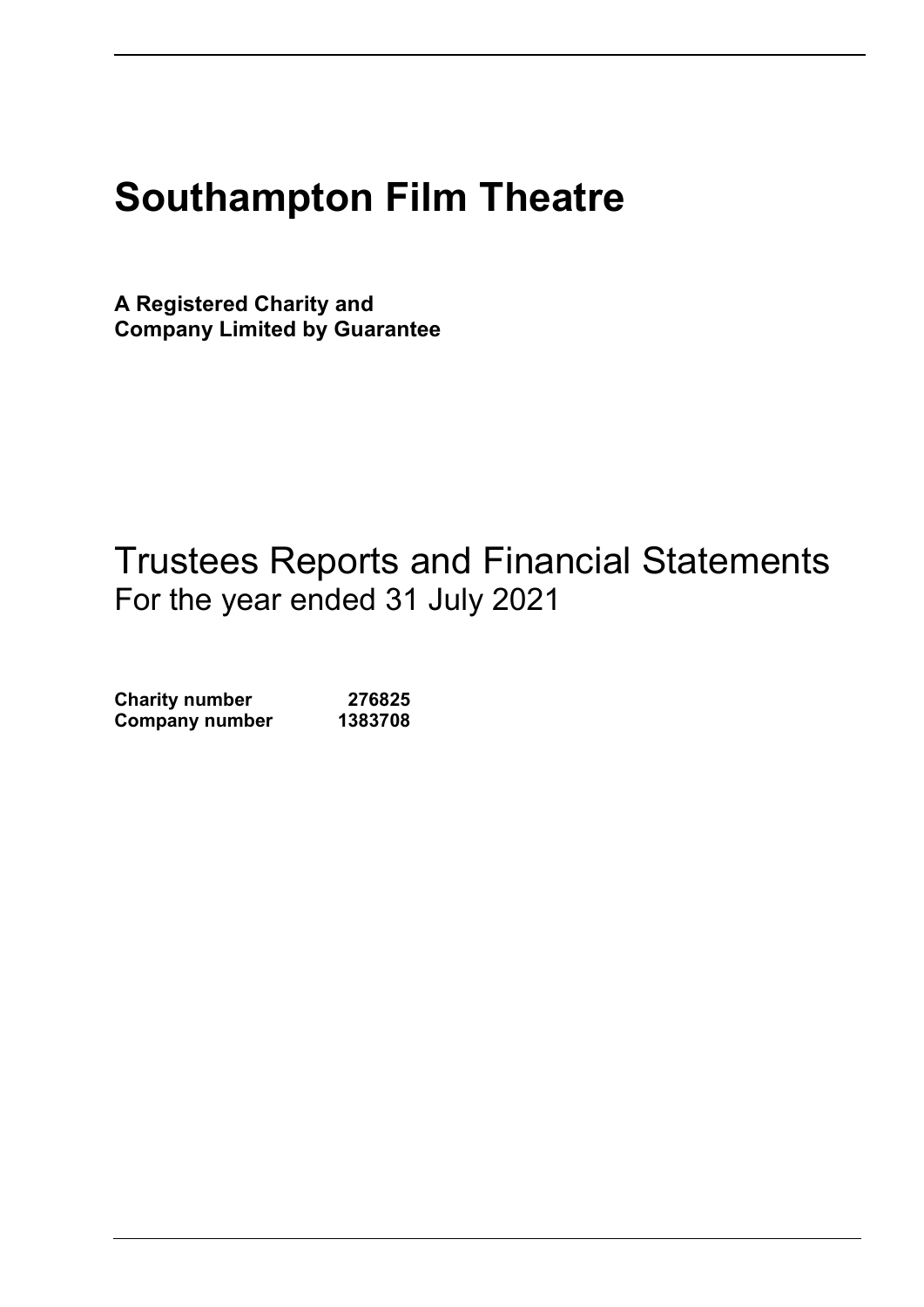Southampton Film Theatre (a Registered Charity and Company Limited by Guarantee) Trustees Report for the year ended 31 July 2021

The Trustee Directors present their report and financial statements for the year ended 31 July 2021.

#### **STATUS**

Southampton Film Theatre, popularly known as the Phoenix (and also referred to below as the Phoenix or the Society) is run in association with Union Films, based in Southampton University's Students' Union.

The Society enjoys charitable status and is registered with the Charity Commission (Registration No 276825) under the name of Southampton Film Theatre.

The Society is also registered with Companies House (Registration No 1383708) under the name of Southampton Film Theatre, and is a company limited by guarantee and does not possess share capital. Liability of members is restricted to £1 each in the event of the Society being wound up.

The Registered Office address is: The Phoenix (Southampton Film Theatre), PO Box 1212, 15 Hilldown Road, SO17 1ZL.

The website address is: https://www.thephoenix.org.uk

The Phoenix is a member of Cinema for All, the trading name of the British Federation of Film Societies, and Film Hub South West.

#### **GOVERNANCE**

The charity Trustees are also Directors of the company and, in the company's Articles, are known as members of the Council of Management. According to the requirements of the Memorandum and Articles of Association the members of the Council of Management are elected to serve for a period of three years after which they must be re-elected at the next Annual General Meeting. Members of the Council of Management are set out on page 4.

#### PURPOSES AND AIMS

The purposes and aims of the Society, its Charitable Objects, are as detailed in its Articles of Association and form the basis of its registration as a charity. Briefly, they are to encourage the development of film and public appreciation of the medium of film, and to promote the use of film as a record of contemporary life, particularly with reference to Hampshire and the City of Southampton.

#### ENSURING OUR WORK DELIVERS OUR AIMS

The Council of Management reviews the Society's aims, objectives, activities and risks each year. The review process helps us to ensure that our aims, objectives and activities remain focused on our stated purposes. We also identify risks and prioritise them in terms of likelihood of occurrence and potential impact. Our review process was extended as the Covid-19 pandemic developed; our reaction to the Covid-19 restrictions is set out in detail in the "Review of Business" on pages 2 and 3.

Our key risks, in addition to those arising from the Covid-19 pandemic, comprise the loss of key members of the Council of Management; a material reduction in the Society's membership; a sustained fall in the popularity of cinema towards small screen streaming services; various issues relating to Brexit; and venue loss.

The Council of Management has paid due regard to the guidance contained in the Charity Commission's general guidance on public benefit when reviewing our aims and objectives and in planning our future activities. In particular, the Council consider how planned activities will contribute to the aims and objectives they have set.

#### HOW OUR ACTIVITIES DELIVER PUBLIC BENEFIT

The Society's main activity, who we hope to benefit and our achievements and performance in the year are described in the "Review of Business" on pages 2 and 3. All our charitable activities are undertaken to further our charitable purposes, as embodied in our Charitable Objects, for the public benefit.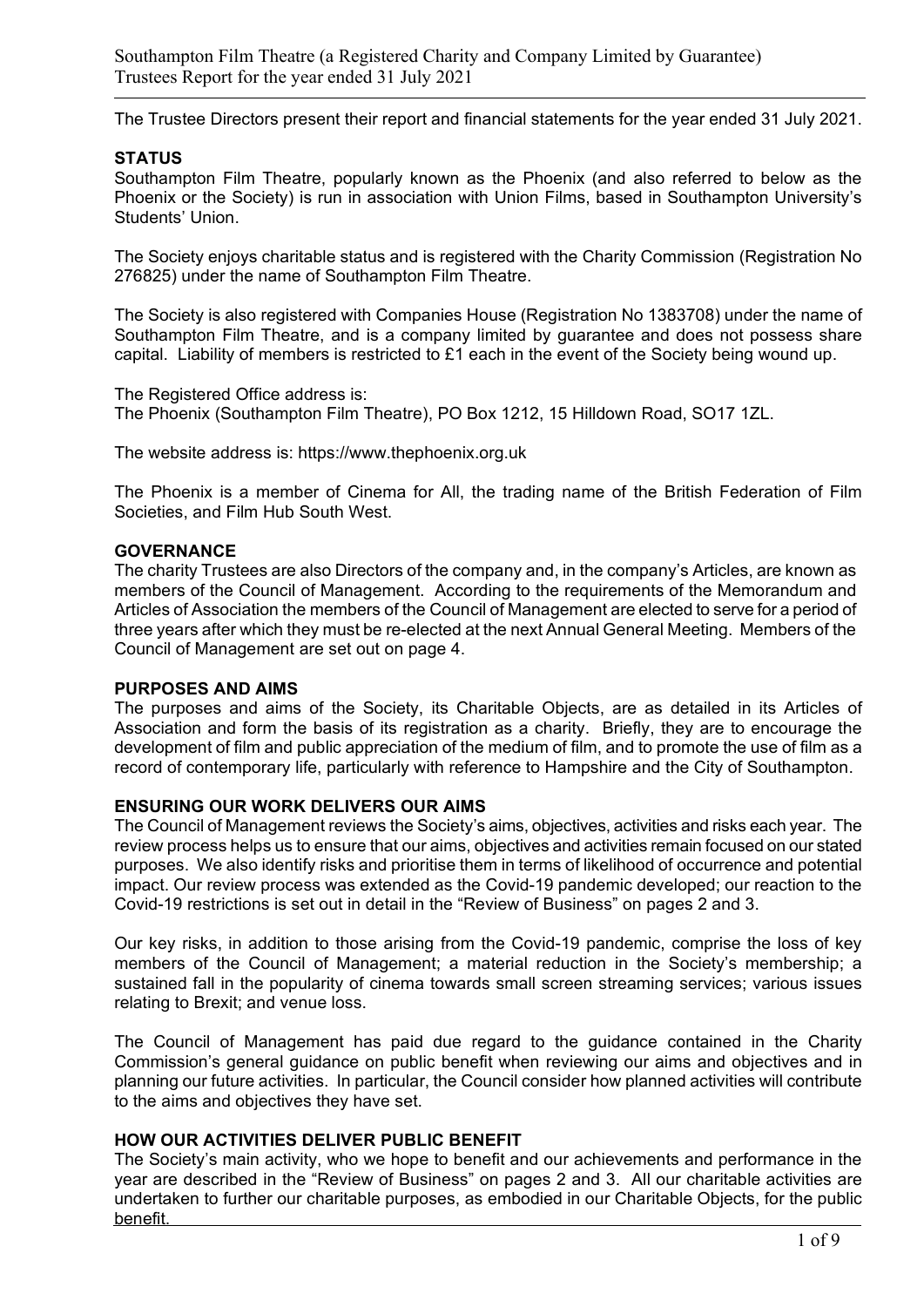#### REVIEW OF BUSINESS

#### Working with the Students' Union and Union Films

The Phoenix operates in conjunction with Southampton University's Union Films from the Southampton University Students' Union building Cinema, which offers DCI-compliant projection and 35mm facilities in a recently refurbished space providing a comfortable, well-ventilated environment for film-watching.

We retain our status as Union Films' 'World Cinema' provider whilst maintaining our identity as a standalone film society serving the wider public with an interest in the medium of film in and around Southampton. We value the often annually changing personnel in Union Films and our contact with the Students' Union team; the Union values our community involvement.

#### Responding to the Covid-19 pandemic

As reported in the Trustees Report for the year ended 31 July 2020, we took the decision to temporarily cease screenings after we presented Evelyn on 11 March 2020, ahead of HM Government's decision to order the closure of cinemas and much of the economy on 24 March 2020.

Since then, the Council of Management has met regularly by utilising Zoom and Teams platforms with a primary focus of protecting the health of our members and volunteers and always keeping in mind our public benefit charitable aims. To inform these discussions, we have:

- maintained contact with the Students' Union and the Union Films Manager;
- reviewed public statements from the University of Southampton;
- read the words of encouragement from our members, for which we have been ever grateful;
- sought to understand the developing advice from the Charity Commission;
- monitored the reaction of other film societies and the commercial art house sector; and
- monitored the ongoing advice from HM Government.

The Council of Management has communicated with members and other interested parties, generally on a monthly basis, with a Mailchimp email and a link to a Newsletter on our website. These communications have been well received and some have included input from our members as well as from members of the Council of Management. We have also hosted online meetings with our members and have welcomed the opportunity to come together as a community in this way and to hear as clearly as possible the developing views of our membership.

Whilst we had hoped to return to screening earlier rather than later in 2021, the course of the pandemic meant that the first available opportunity was to recommence screenings on 13 October. At this time, we were delighted to welcome back our members, assisted by the Union Films Manager and her volunteer team as well as our Phoenix volunteers. We have published a programme of nine films for the autumn term, and we are currently planning the rest of our programme for the 2021-22 year.

We will continue to monitor developments, always guided by what is best for the health of our members and volunteers and, of course, the availability of our venue.

#### **Finance**

We were heartened and grateful that no members sought a refund for those films unable to be shown between March and June 2020.

In the year under review, we reduced our activity as much as possible, but an element of fixed cost could not be properly eliminated, and the financial statements show a deficit for the year of £714. Had we sought to cancel these commitments, we would have damaged our opportunity to return to screening at the earliest available opportunity.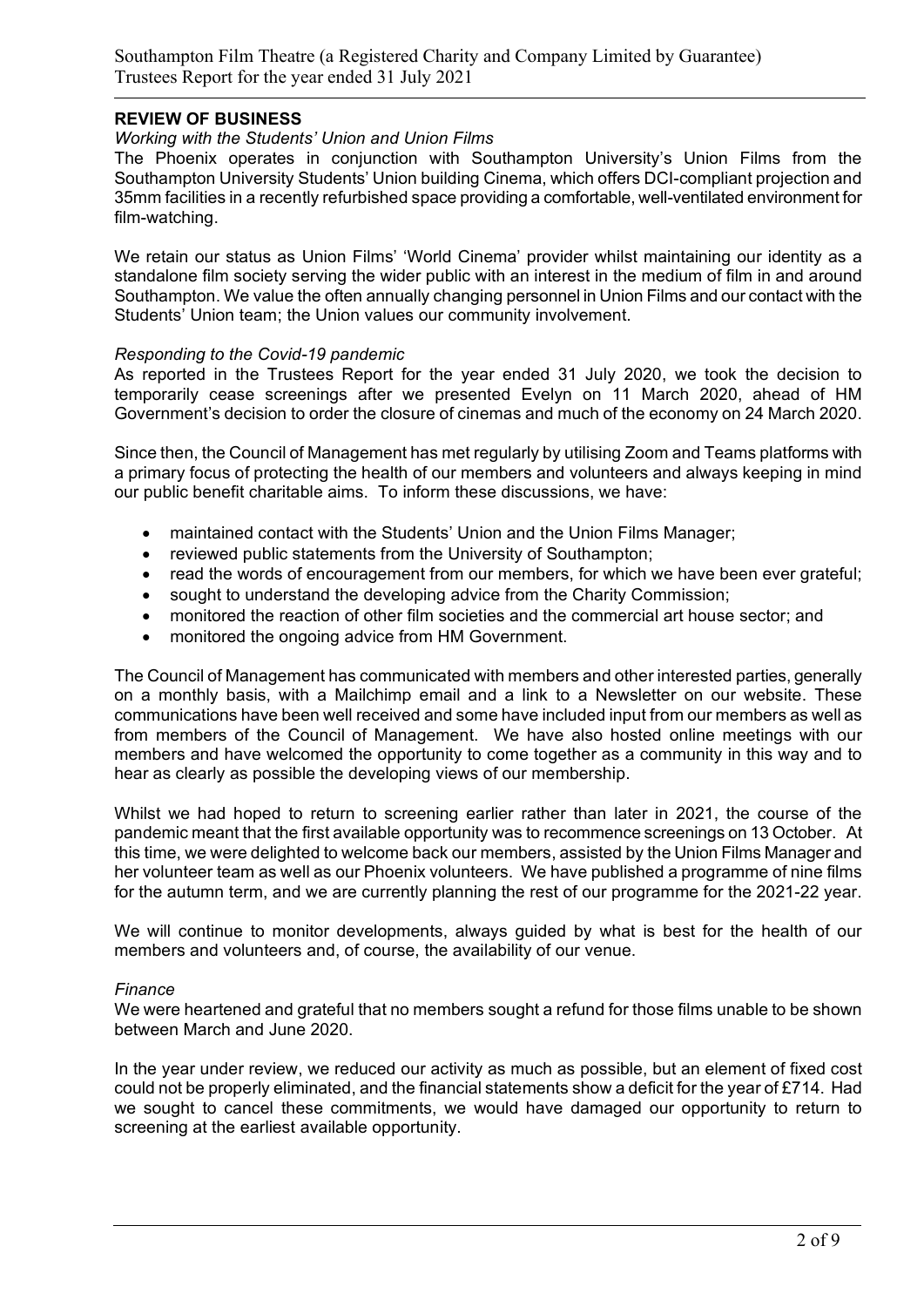When it became clear that we could safely resume screening and as indicated in our Trustees Report for the year ended 31 July 2020, we have offered 2019-20 annual members and associates a discount at least equivalent to the value of films we were unable to screen from mid-March until the end of the 2019-20 season.

Despite not having published a full programme, we were immensely encouraged to have sold more than 140 annual memberships in the month before the resumption of screenings, another indicator of the loyalty of our members; we anticipate further annual members will join us in the coming months. This level of member engagement is at the top end of our projections and gives us confidence that we can return to a break-even position over time.

#### Our reserves

Members of Council continue to monitor the Society's reserves on a regular basis and consider the reserves held by the Phoenix to be satisfactory, recognising both current uncertainties and possible future events, and to adequately cover risks identified in our risk register as identified on page 1. The risk register also acknowledges the voluntary nature of our Council, and from time to time we make requests of our membership for additional support to enable us to continue operating successfully in the future.

#### Going concern

Members of Council have assessed the ability of The Phoenix to continue as a going concern. That assessment included consideration of the impact of the Covid-19 pandemic on the operations and finances of The Phoenix, including reviews of different scenarios and the assumptions underpinning them, the level of cash held as reserves and the associated risk profile of the organisations holding the cash, the key risks as identified in our risk register and noted on page 1 and our budgets for 2021-22 using conservative assumptions. The assessment made by the Members of Council is that The Phoenix will remain a going concern for a period of at least 12 months from the date of approval of this report and of the financial statements.

#### Thanks

We wish to record publicly our thanks to:

- The Union Films Manager and her fellow volunteers who work so hard to deliver an amazing experience for our members and who have worked diligently with us to prepare for a return to screening the best of world cinema;
- the SUSU management who continue to work hard behind the scenes to support our activity;
- our non-student volunteers who attend week in, week out, to welcome our members; and
- the individuals who, as the Phoenix Council, continue to search out and enable the showing of the best of world cinema, a task which has continued throughout the last year.

Most importantly, we would like to thank our members for their loyalty over time and particularly throughout the past year, and for continuing to support the efforts of the Council of Management whilst our screenings remained temporarily suspended. We are delighted to have been able to resume screenings on October 13<sup>th</sup>, welcoming returning and new members alike.

#### **Conclusion**

Having concluded that the state of the Company's affairs and the accounts for the year are satisfactory in the current circumstances, the Trustee Directors of the Phoenix recommend acceptance of this report.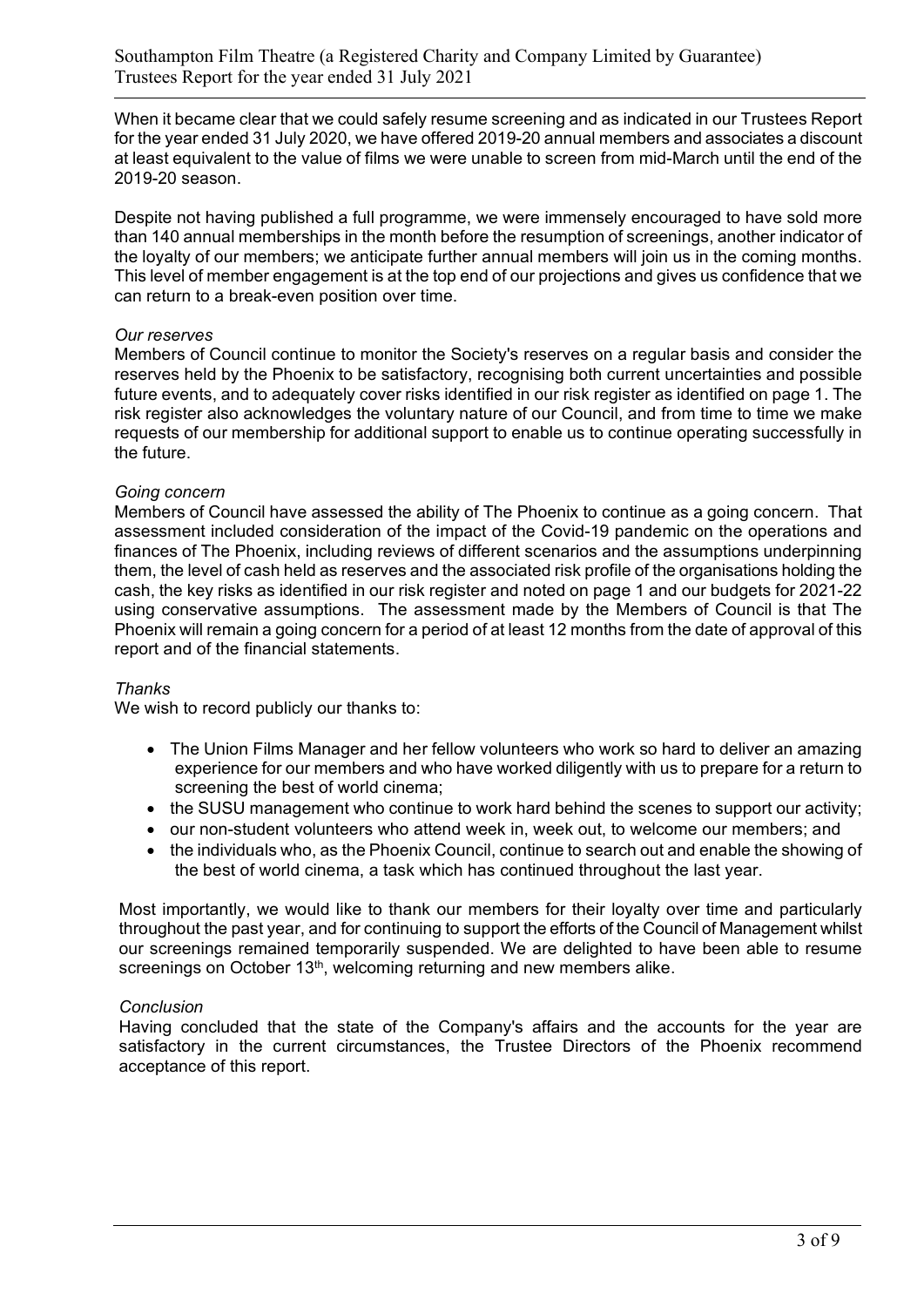Southampton Film Theatre (a Registered Charity and Company Limited by Guarantee) Trustees Report for the year ended 31 July 2021

#### COUNCIL OF MANAGEMENT

Members of the Council are both Trustees of the Charity and Directors of the Company.

No member of the Council of Management receives remuneration or other benefit from their activities as a Trustee Director of the Phoenix. Any connection between a member of the Council of Management of the Phoenix and a contractual party must be disclosed to the Council. During the year under review, no such related party transactions were reported, although we note that Ms White is an employee of the University of Southampton.

During the year the Council Members were:

| G Cole (Chair)                     | (elected 27 January 2021)  |
|------------------------------------|----------------------------|
| S Edwards                          | (elected 27 January 21021) |
| A Jackman (also Company Secretary) | (elected 14 November 2018) |
| J Marshall                         | (elected 27 January 2021)  |
| <b>JA Pickering</b>                | (elected 27 January 2021)  |
| W White                            | (elected 20 November 2019) |
|                                    |                            |

#### FINANCIAL STATEMENTS

STATEMENT OF DIRECTORS' RESPONSIBILITIES IN RESPECT OF THE ACCOUNTS Company law requires the directors to prepare financial statements for each financial year which give a true and fair view of the state of affairs of the company and of the incoming resources and application of resources, including the income and expenditure, of the company for that period. In preparing those financial statements, the directors are required to:

- select suitable accounting policies and then apply them consistently;
- observe the methods and principles in the Charities Statement of Recommended Practice (SORP);
- make judgements and estimates that are reasonable and prudent; and
- prepare the financial statements on a going concern basis unless it is inappropriate to presume that the company will continue in business.

The directors are responsible for keeping proper accounting records which disclose with reasonable accuracy at any time the financial position of the company and enable them to ensure that the financial statements comply with the Companies Acts. They are also responsible for safeguarding the assets of the company and hence for taking reasonable steps for the prevention and detection of fraud and other irregularities.

#### By order of the Council

A Jackman Company Secretary Southampton Film Theatre [ DRAFT 17 November 2021 ]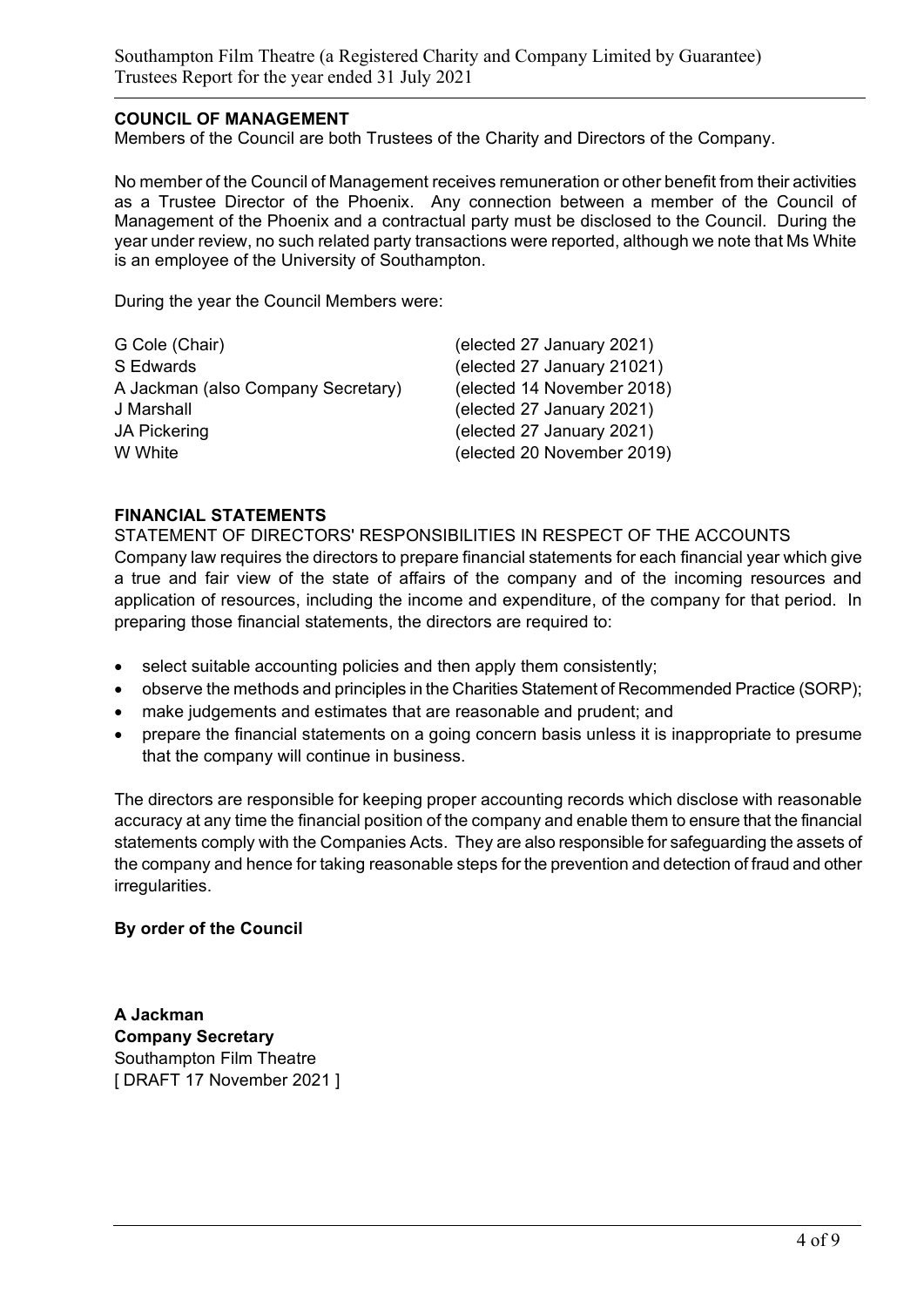### STATEMENT OF FINANCIAL ACTIVITIES

(Incorporating an Income and Expenditure Account)

for the year ended 31 July 2021

|                                                | <b>Notes</b>                                                    | 2021   | 2020   |
|------------------------------------------------|-----------------------------------------------------------------|--------|--------|
| <b>INCOME</b>                                  | 2                                                               |        |        |
|                                                |                                                                 | £      | £      |
| Membership                                     |                                                                 |        | 6,476  |
| Door receipts                                  |                                                                 |        | 2,460  |
| Other operating income                         |                                                                 |        | 10     |
| Deposit account interest                       | 3                                                               | 9      | 239    |
| <b>TOTAL INCOME</b>                            |                                                                 | 9      | 9,185  |
| <b>EXPENDITURE</b>                             |                                                                 |        |        |
| Film hire and purchase                         |                                                                 | 156    | 3,618  |
| Venue hire                                     |                                                                 |        | 4,000  |
| Administration expenses                        |                                                                 | 567    | 931    |
| Promotion (including printing and advertising) |                                                                 |        | 1,588  |
| <b>TOTAL EXPENDITURE</b>                       |                                                                 | 723    | 10,137 |
|                                                | (DEFICIT) / SURPLUS ON ORDINARY ACTIVITIES                      |        |        |
| BEFORE AND AFTER TAXATION 4                    |                                                                 | (714)  | (952)  |
| <b>RETAINED FUNDS BROUGHT FORWARD</b>          | General fund £2,942 (£3,894); designated fund £28,750 (£28,750) | 31,692 | 32,644 |
| <b>RETAINED FUNDS CARRIED FORWARD</b>          | General fund £2,228 (£2,942); designated fund £28,750 (£28,750) | 30,978 | 31,692 |

There are no recognised gains or losses attributable to members other than the deficit for the period of £714 (2020: deficit of £952).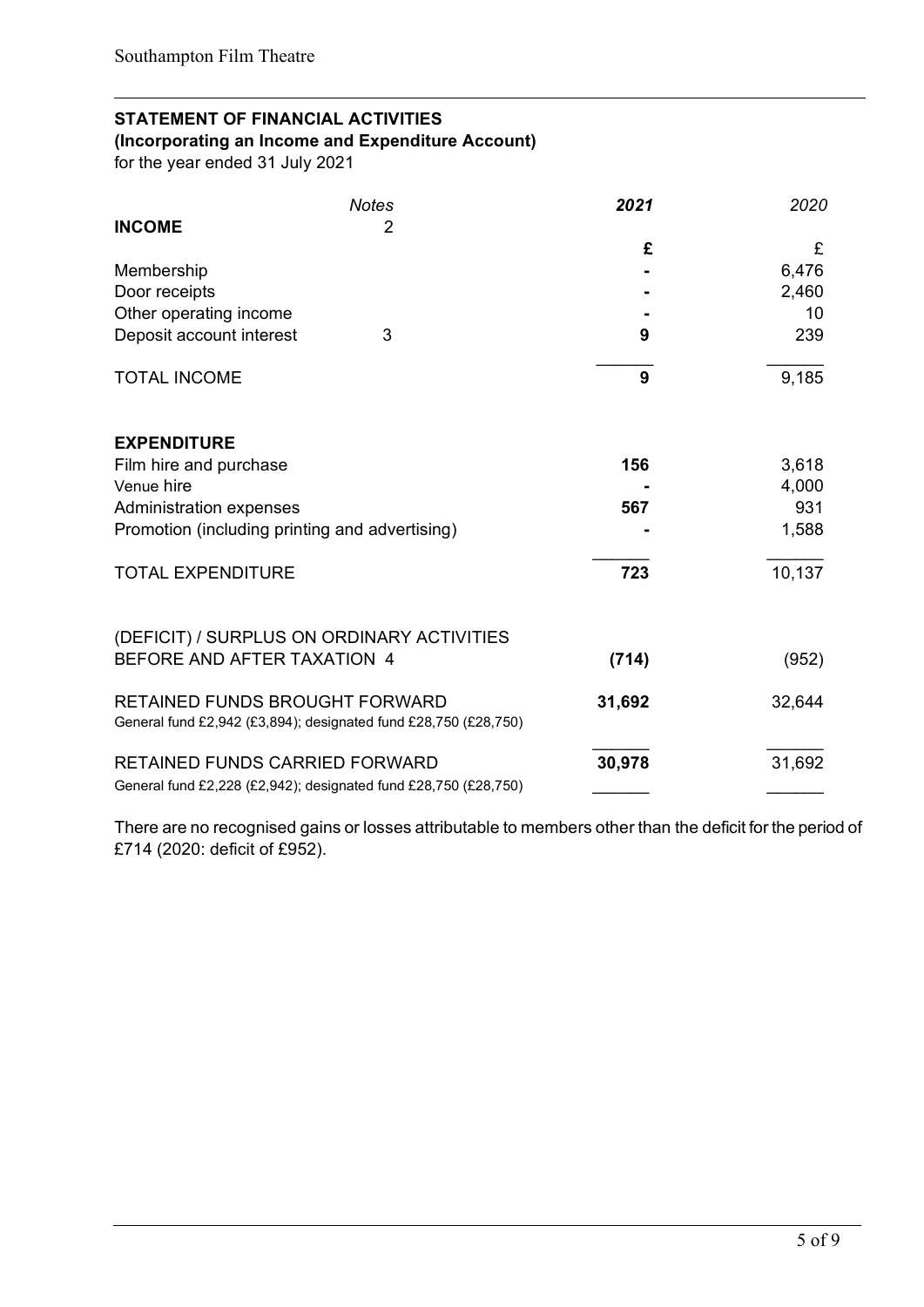#### BALANCE SHEET

at 31 July 2021

|                                                       | <b>Notes</b> | 2021<br>£ | 2020<br>£ |
|-------------------------------------------------------|--------------|-----------|-----------|
| <b>CURRENT ASSETS</b><br>Cash at bank and in hand     | 5            | 45,632    | 46,774    |
| <b>CREDITORS: amounts falling due within one year</b> | 6            | 14,654    | 15,082    |
| <b>NET CURRENT ASSETS</b>                             |              | 30,978    | 31,692    |
| TOTAL ASSETS LESS CURRENT LIABILITIES                 |              | 30,978    | 31,692    |
| <b>FUNDS</b><br>Unrestricted funds:                   |              |           |           |
| General funds (undesignated)                          |              | 2,228     | 2,942     |
| Designated fund: Equipment Reserve                    | 8            | 28,750    | 28,750    |
|                                                       |              | 30,978    | 31,692    |

For the year ending 31 July 2021 the company was entitled to exemption from audit under section 477 of the Companies Act 2006 relating to small companies.

- The members have not required the company to obtain an audit of its accounts for the year in question in accordance with section 476;
- The directors acknowledge their responsibilities for complying with the requirements of the Act with respect to accounting records and the preparation of accounts.



[ Draft 17 November 2021]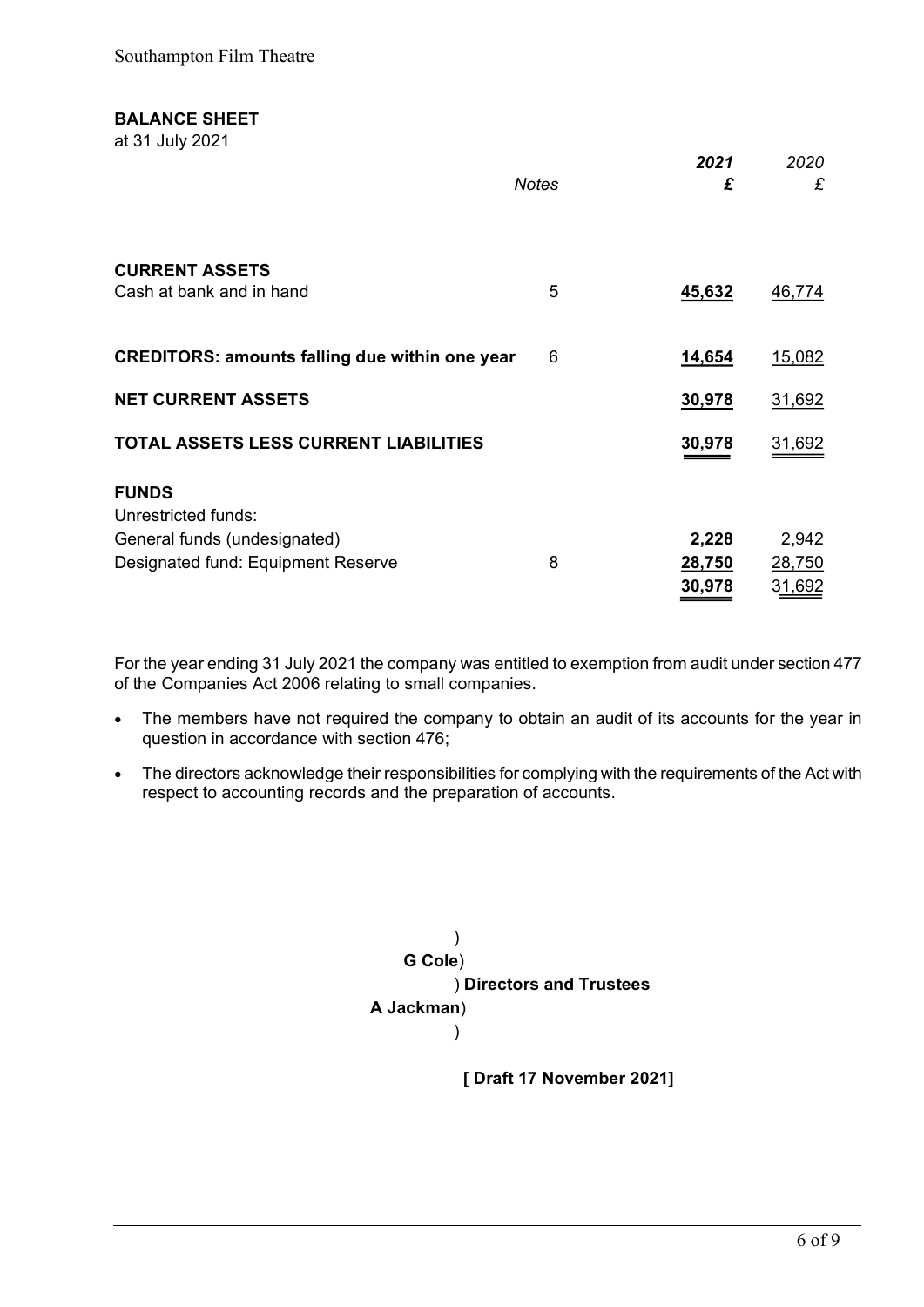## CASH FLOW STATEMENT

for the year ended 31 July 2021

|                                       | 2021     | 2020     |
|---------------------------------------|----------|----------|
|                                       | £        | £        |
| Net (deficit) / surplus               | (714)    | (952)    |
| (Decrease) / increase in creditors    | (428)    | (4,244)  |
| Cash flow from operating activities:  |          |          |
| Net cash used in operating activities | (1, 142) | (5, 196) |
|                                       |          |          |
|                                       |          |          |
|                                       |          |          |

| Change in cash and cash equivalents in the year | (1, 142) | <u>(5,196)</u> |
|-------------------------------------------------|----------|----------------|
|-------------------------------------------------|----------|----------------|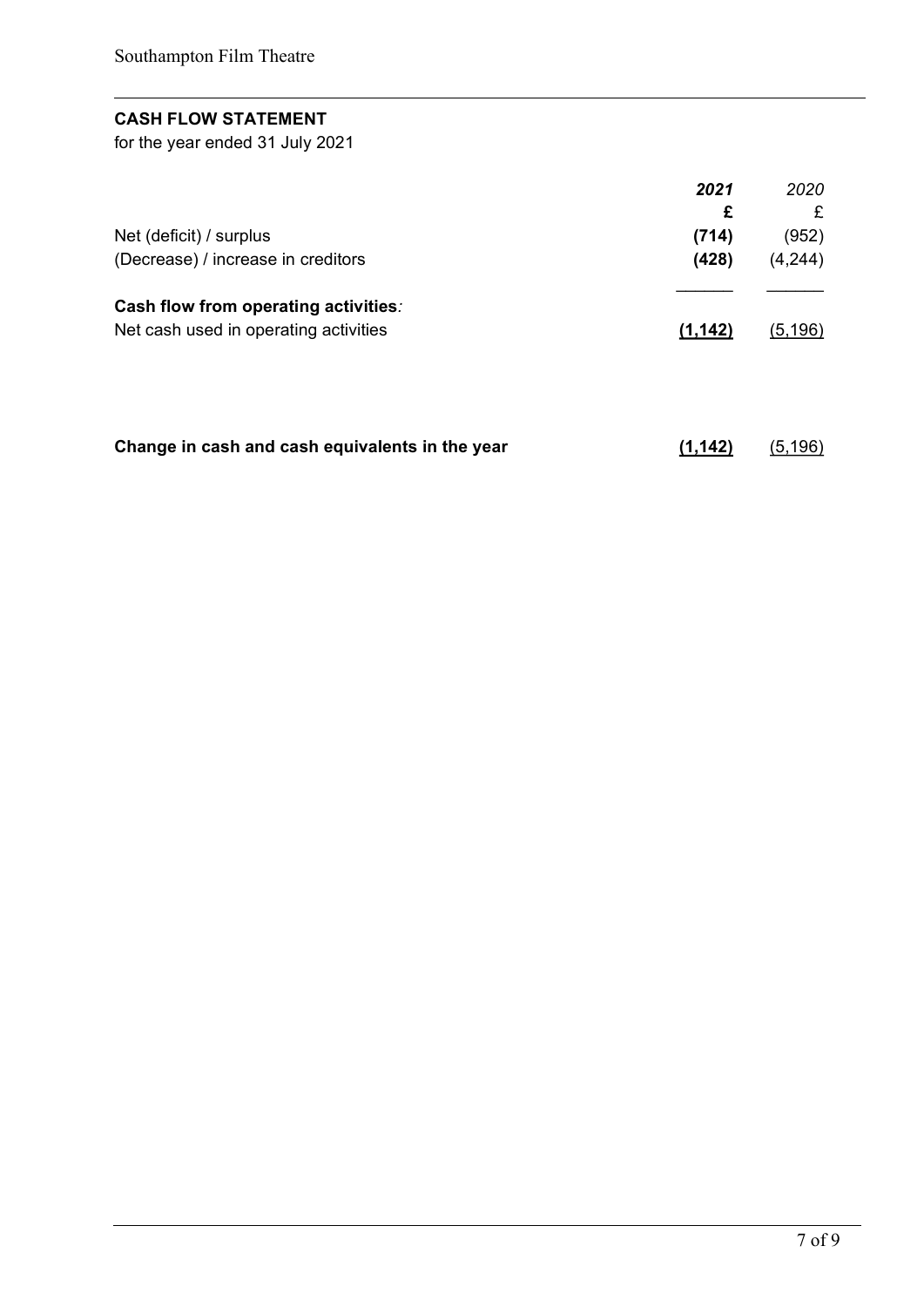#### NOTES TO THE ACCOUNTS

at 31 July 2021

#### 1. ACCOUNTING POLICIES

Basis of accounting and going concern

The accounts are prepared under the historical cost convention and are drawn up in accordance with the requirements of the Statement of Recommended Practice (SORP FRS102).

The Trustee Directors assess whether the use of the going concern basis of accounting is appropriate, i.e. whether there are material uncertainties related to events or conditions that may cast doubt on the ability of the Phoenix to continue as a going concern. The Trustee Directors review forecasts and projections covering a period of at least one year from the date of approval of the financial statements in making that assessment. The Trustee Directors do not consider that there are any such material uncertainties, other than the impact of the Covid-19 pandemic which is considered further in the Review of Business on pages 2 and 3. The overall impact of the Covid-19 pandemic on the finances of the Phoenix will be dependent on the duration and nature of restrictions on social contact, whether government imposed or due to general concerns regarding to the safety of members and volunteers and the availability of a venue. The Trustee Directors have reviewed a range of scenarios which differ in timescale for a resumption of activities and the timeline for building back up to the level of activity prior to the pandemic, recognising that the Phoenix is a volunteer-led organisation with a low level of fixed cost. As a result of this review process, the Trustee Directors consider that the going concern assumption remains valid.

#### Income and expenditure

Income is recognised when the company has entitlement to the funds, any performance conditions attached to the income have been met, it is probable that the income will be received, and the amount can be measured reliably.

Expenditure is recognised when a liability is incurred.

Trustee Directors' responsibilities See Statement on page 4.

#### 2. INCOME

The Phoenix is not required to register for Value Added Tax.

#### 3. INTEREST

|                               | 2021 | 2020       |
|-------------------------------|------|------------|
|                               |      |            |
| Bank deposit account interest |      | <u>239</u> |

#### 4. TAXATION

HM Revenue & Customs ("HMRC") has confirmed that the company is a charity for tax purposes in line with Paragraph 1 of Schedule 6 Finance Act 2010, and that the company is regarded for tax purposes as a charitable company. The charity reference number supplied by HMRC is EW05773. No provision for corporation tax is required.